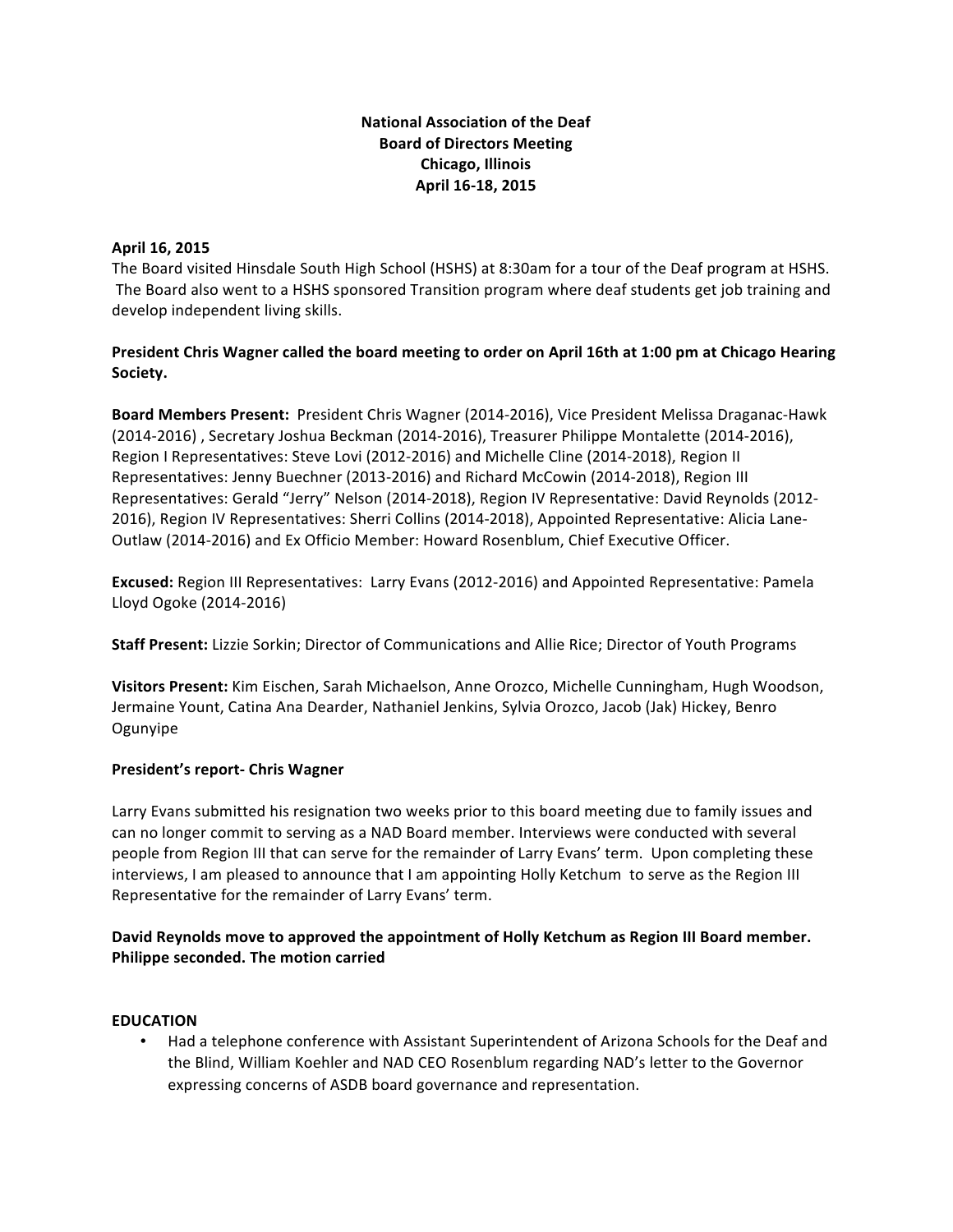- Sent letter to Arkansas School for the Deaf expressing NAD's concerns regarding Superintendent vacancy and board governance. NAD will follow up with education advocacy training to Arkansas Association of the Deaf.
- Met with Claire Bugen, Superintendent of Texas School for the Deaf and Bobbie Beth Scoggins, Director of Outreach Services at TSD regarding recent legislative dialogue. NAD continues to monitor and communicate with TSD representatives.
- Sent letter to Gallaudet University Board of Trustees and its Presidential Search Committee emphasizing importance of having a Deaf individual as the next President of Gallaudet University.
- Met with Council on Education for the Deaf (CED) Board of Directors in St. Louis for its annual meeting. Discussion included invitation to additional national organizations that may have a significant impact on Deaf education. NAD now takes the lead of the Board for the next term.
- Met with James Tucker, CEASD President, to discuss concerns related to Deaf Child Bill of Rights and the IDEA Reauthorization legislation.

### **NAD – RID**

- Met with RID executive team along with NAD CEO Rosenblum on several occasions to discuss concerns, including, but not limited to:
- Tennessee legislation  $-$  joint statement in the works
- RID Executive Director vacancy
- NAD-RID Memorandum of Understanding / Business Agreement
	- VRI Task Force
	- Prisons
	- Certification Committee
- sComm's media backlash
- 2015 National Conference
- RATF Final Recommendations

# **NAD HEADQUARTERS**

- NAD Executive Board met with NAD CEO Rosenblum on his CEO Annual Report and discussed new goals for Fiscal Year 2015-2016.
- Met with Rosenblum and Allie Rice regarding Youth Leadership Camp concerns.
- Worked with staff on planning of 2015 NAD Leadership Training Conference
- Met with Nancy Rarus, Deaf Seniors of America (DSA) President regarding tribute to NAD Past President Gertie Galloway. Tribute with a bench dedication to take place June 14, 2015 at Maryland School for the Deaf - Columbia Campus.
- Met with Nancy Rarus and Alfred Sonnenstrahl from DSA in regards to NAD's work on Deaf housing and HUD as well as VRI.
- Coordinated with Rosenblum on USA representation to World Federation of the Deaf (WFD)
- Met with Rosenblum and Lizzie Sorkin on new strategies for external communications.

# **BOARD ACTIVITIES**

- Met with individual board members during weekly meetings to receive updates and provide resources / support.
- Participated in monthly finance meetings.
- Currently working with Board members on implementation of webinar to be available to the public in late Spring 2015.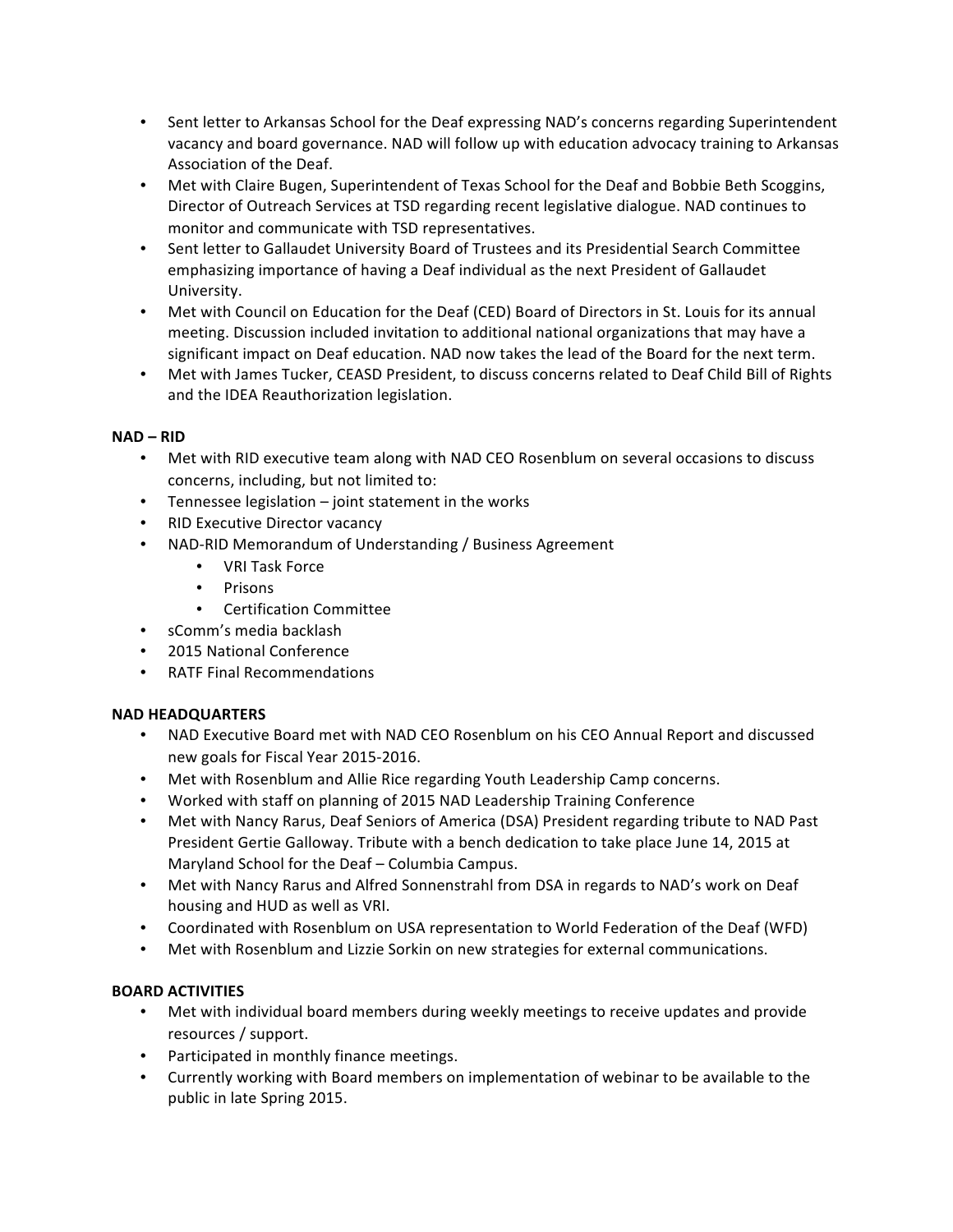- Met with Steve Lovi, Governance Chair, on Board Policy Manual updates and new House Rules for 2016 Council of Representatives
- Met with Past President Council to discuss the criteria for President Emeritus. Agreed to table it until Spring 2015 for further discussion.
- Received invitations to speak at numerous conferences and meetings this Spring and Summer.
- Met with Joel Barish with Montalette and Beckman discussed NAD and DeafNation issues.
- Sent letters of support to Oregon Association of the Deaf and Oklahoma Association of the Deaf in their legislative efforts.

### **Vice President's report- Melissa Draganac-Hawk**

Representation on behalf of the NAD details (past, current or planned):

- Keynote Speaker Missouri School for the Deaf March 3, 2015
- $\cdot$  ECE Summit April  $9 11$ , 2015
- New York School for the Deaf May 11, 2015
- ASLTA Conference June 24 -27, 2016
- DWU Conference July 15-18, 2015

NAD Board Involvement Progress (Including Committees):

- Executive Board and Board Videophone Meetings
- DST Videophone Meetings Ongoing

Fundraising Activities:

- Keynote Speaker's fee
- Presenter's fee

Key Vice President Updates:

- Updating NAD Committees (members' names)
- Collecting COI and Confidentially forms from Chairs

### **Secretary's report- Joshua Beckman**

Representation on behalf of the NAD details (past, current or planned):

- Attended Audism Free America (AFA) rally on April 10
- Will attend American Sign Language Teacher Association Conference this June 24 to 27
- Will attend Youth Leadership Camp this summer

NAD Board Involvement Progress (Including Committees):

- Meeting regularly with executive and board
- Met with Joel Barish about Deaf Nation

Key Secretary Updates:

- Maintain update on Google drive
- Created a calendar of all upcoming board meetings from April to August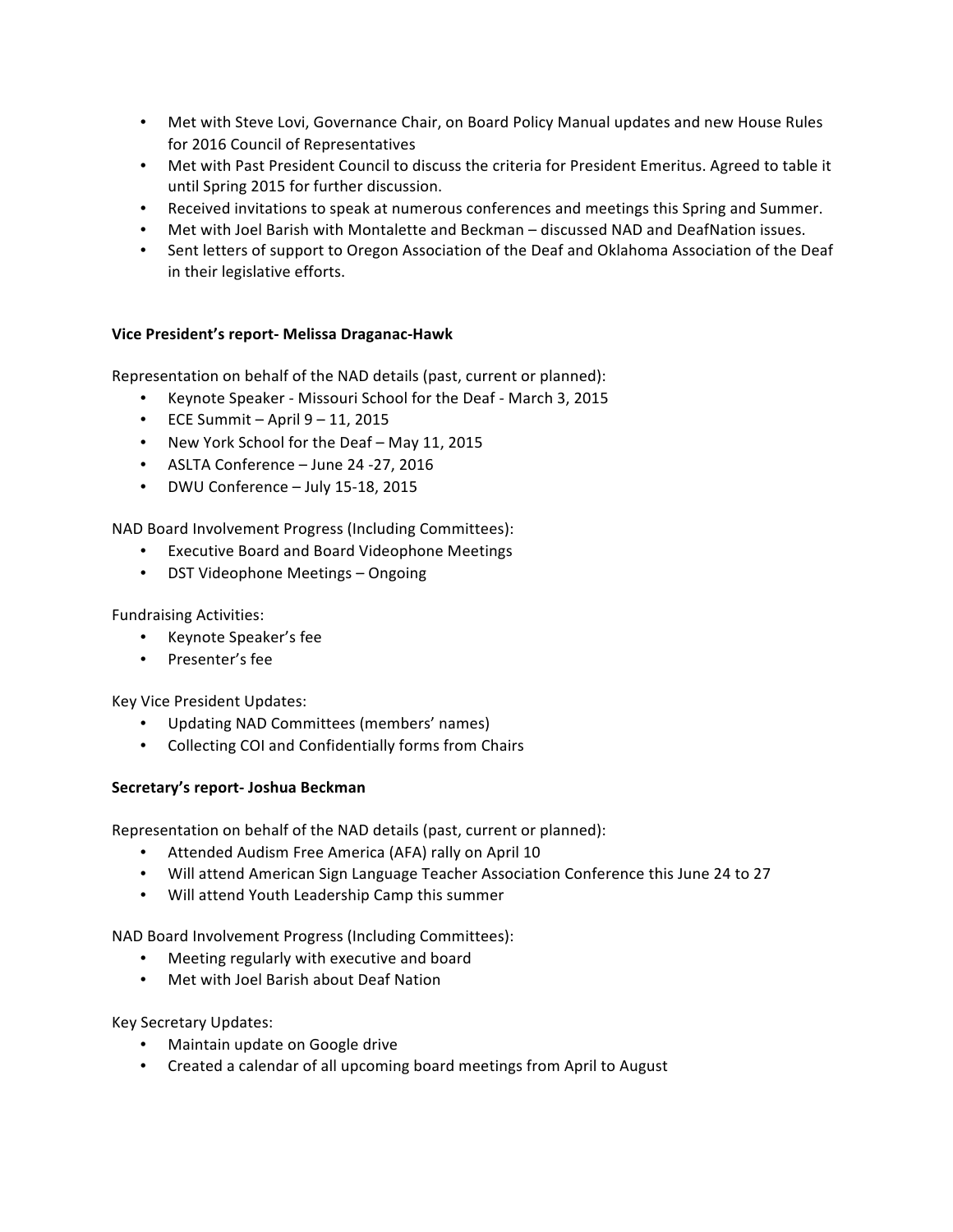## **Treasurer's report- Philippe Montalette**

The budget is updated to the 11th month of the fiscal year, and we are in good shape financially.

### **Region I Board Representatives- Steve Lovi and Michelle Cline**

Todd Murano, new RIAD President will work on RIAD to set new goals to help get RIAD back into shape.

Representation on behalf of the NAD details (past, current or planned):

- SL: Met with Yael Agriss in VA regarding DCAD. Assisted Howard in planning/setup of Chicago board meeting for April. Participated in roundtable event for Deaf organizations in Albany, NY. Working with ESAD to help re-group after President's short notice resignation. Assisting ESAD with fundraising endeavors for their upcoming conference.
- MC: Worked with PSAD to coordinate a joint NJAD/PSAD Legislative Training. Worked with Alan Gifford regarding his 501c3 inactivity. Reached out to Rhode Island Association of the Deaf's treasurer in preparation for Jr.NAD retreat in Rhode Island. Will attend RI Jr. NAD on April 11-12.

NAD Board Involvement Progress (Including Committees):

- SL: Governance with regard to BPM and SACC toolkit updates/LGBT Section
- MC: Youth committee and special section: Mental Health

Key State Association Updates:

SL/MC: Held Region 1 VP meeting on 1/13/15. Technical difficulties were evident in February, but we were not able secure dates for March due to platform issues. We will have one more meeting before the NAD Board retreat on April  $7<sup>th</sup>$  with all SA Presidents. We continued to reach out to SA's that had not yet paid their NAD association dues. Several Region I SA's continue to be actively involved in efforts to bring about state level interpreter licensure and will be an ongoing be a 2015 priority for Region I. SAAC Toolkit updates went out to SA's. Region I SA members continue to discuss the idea of having a Regional Conference in New England sometime late 2015/early 2016 at least 6 months before the Phoenix national conference.

Membership Recruitment Activities:

- SL: Encouraged SA's to continue support NAD with yearly dues. There was still some resistance from some SA's with this but they seem to have reconsidered. MDAD said their dues were "on way" to HQ
- MC: Handed out small "brochure" to different NJAD events throughout February and March.

Fundraising Activities:

- SL: Working on Chicago board meeting fundraiser dinner event.
- MC: Came up with different ideas and discussed with Executive Board along with whole Board during one of the virtual Board Meeting.

Other relevant comments:

Region I FB Page continues to be updated on a regular basis. There are now 663 likes on our FB page as of 3/29/15. Branding was done on Facebook to ensure uniformity with each Region page. NAD Mag news from Region I SA's was solicited and sent to HQ.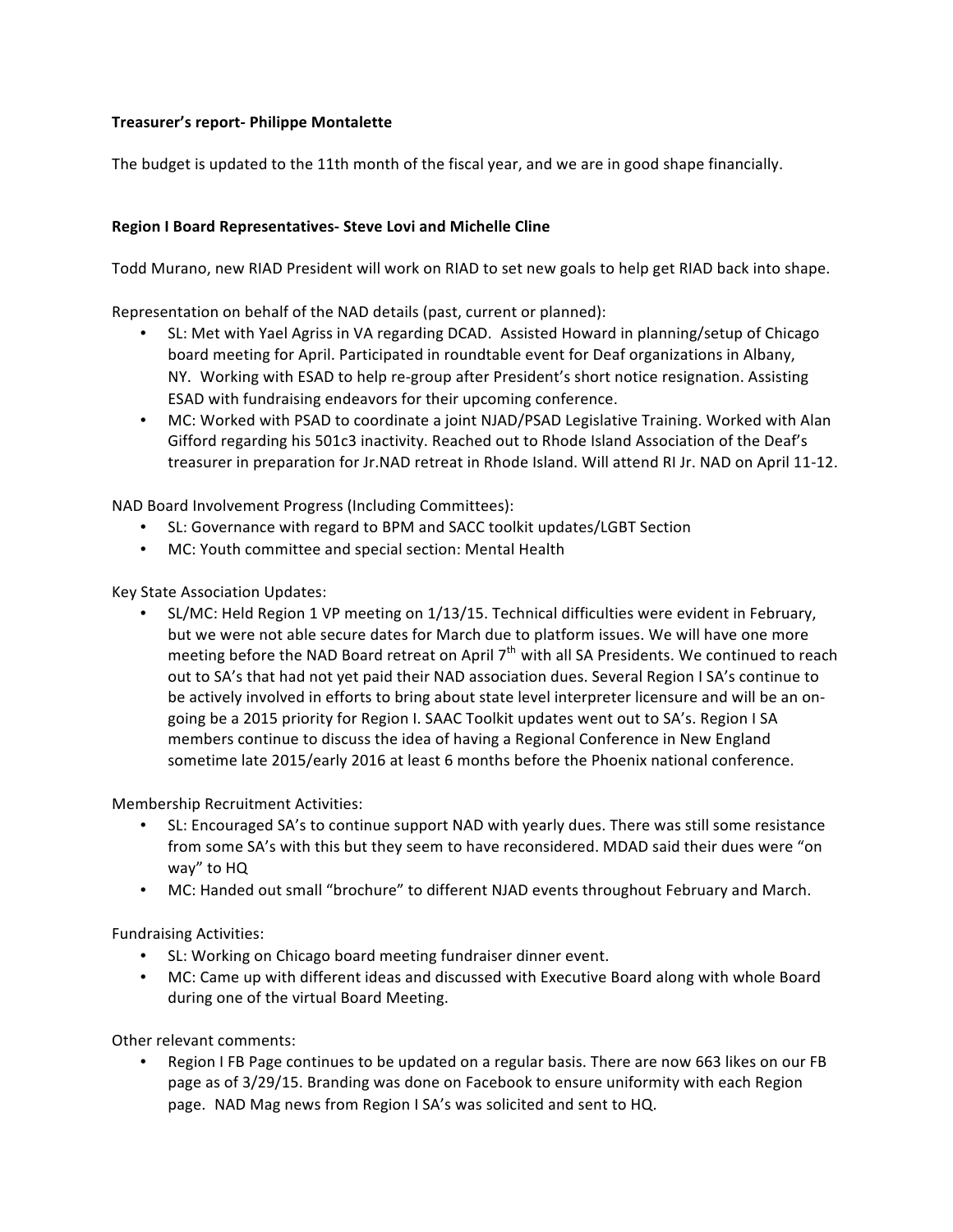### **Region II Board Representatives- Jenny Buechner and Richard McCowin**

Representation on behalf of the NAD details (past, current or planned):

Jenny: No events represented between January and April of 2015. Will present at the KAD/KAI/RID conference on June 12 and 13. Will attend SpringFest in Missouri on May 9th, representing the NAD.

NAD Board Involvement Progress (Including Committees):

- Jenny: Continue to post updates on NAD Region II Facebook Page and Twitter. Periodic meetings with State Association presidents continue to take place, sharing updates on the progress of the NAD Board and committees and updates from the community.
- Richard: Continue working with Shilpa Hanumantha, Diversity Strategy Team Chair as NAD board liaison and, as NAD board liaison, helping Interpreter Section to seek the chair asap.

Key State Association Updates:

- Several SA's have bills that are currently being processed through legislature. They are as follows:
	- Indiana: SB47 Cultural Competency in Healthcare. Sitting in committee. SB210 a study to see if state can pay more for hearing aids. HB 1375 requests \$2.5M from general funds to pay for hearing aids.
	- Nebraska LB287 state interpreter licensure (for state jobs only)
	- Iowa is getting set to open their first regional center in Charles City. They have advertised for that position and the new supt has asked the Deaf community to help lobby for ISD budget and additional budget for that regional center.
	- Illinois School for the Deaf is working on a few issues, including HB2657 which addresses hiring licensed teachers/professionals from other states to schools in Illinois, including ISD. SB220 which includes a waiver in the hiring process specifically with CMS for ISD and ISVI. They are also addressing an issue around cued speech at the Illinois School for the Deaf. They have sent a position letter to ISD.
	- There will be more events representative during summer time such as Missouri Spring Fest, Kentucky State Association conference, and more to go around summer time
	- Michigan have grant that will provide the knowledge for licensure and training relate with empowerment of using service around Michigan from state legislator bill that passed in history.

### **Region III Board Representative- Gerald "Jerry" Nelson**

- GENERAL COMMENTS: All Region 3 State Associations have paid their annual NAD dues. Region 3 Board Reps hosted virtual meetings every month on the  $3<sup>rd</sup>$  Tuesday of the month – have not missed any. Information exchanges have been very beneficial among State Associations. At the January virtual meeting, Kim Biancio-Majeri joined the meeting to offer her legislative-related services to state association presidents. As a result, Kim worked with a number of them. SAPs were strongly encouraged to have Kim do the legislative training with the state association memberships in the fall to better prepare for 2016 legislative sessions.
- GEORGIA ASSOCIATION OF THE DEAF: GAD will be hosting the 2015 Conference at Jekyll Island, GA. More information will be on GAD website and Facebook.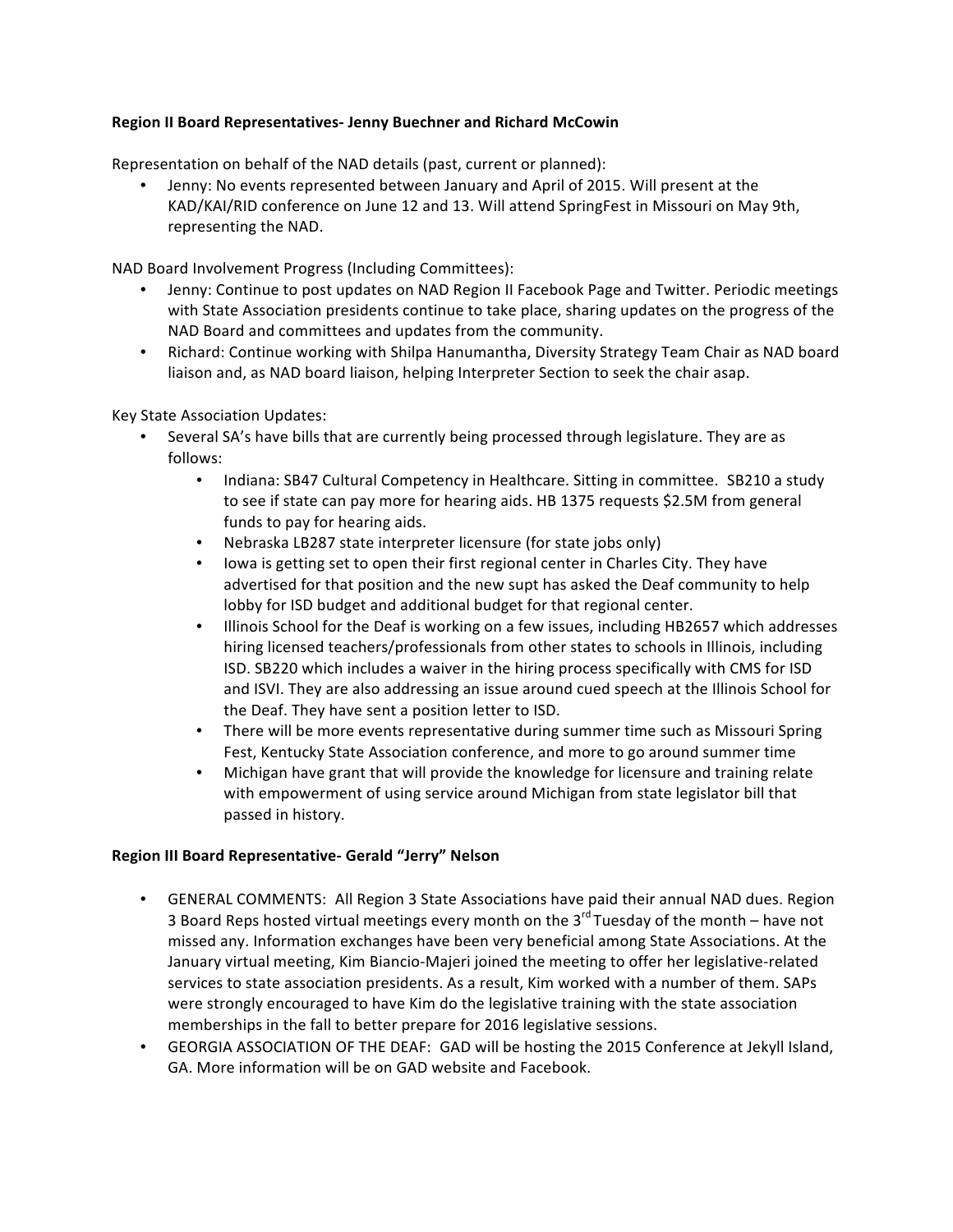- NORTH CAROLINA ASSOCIATION OF THE DEAF: The North Carolina Interpreters and Transliterator's Licensure Board (NCITB) worked for four years with the State General Assembly to remove the minimum two year A.A. degree requirement for licensed interpreters. Now, an individual can obtain a Provisional License, which allows them to practice in the broader community for 4-6 years with nothing more than a 3.0 (60% accuracy) on Educational Interpreter's Performance Assessment (EIPA). Also, anyone with older RID Certification (pre 2008) can now obtain a permanent license without education.
- OKLAHOMA ASSOCIATION OF THE DEAF: The Oklahoma Educational Interpreter Act became law in July 2002. The OAD/OKRID team worked together for a year, and the amended bill became HB 1512. It passed through the House of Representative and is now awaiting for action in the Senate Education Committee.
- TENNESSEE ASSOCIATION OF THE DEAF: TAD is working on several bills: Interpreter Licensure Bill, Domestic Violence Services for Deaf Children (requirement to provide certified interpreter); and Bill of Rights for the Deaf and Hard of Hearing Children. TAD Conference will take place at Fall Creek Falls State Park on Sept. 10-13, 2015. For more information at www.deaftenn1897.org
- ALABAMA ASSOCIATION OF THE DEAF: AAD is working very hard to be ready for the state conference in June. AAD is also looking forward to having the NAD's National Leadership Training Conference in Birmingham, Alabama in September!
- SOUTH CAROLINA ASSOCIATION OF THE DEAF: SCAD/SCRID Task Force worked hard to get the Interpreter Bill introduced to both House and Senate. So far both subcommittees passed the bill, but we continue to work to ensure the bills carries through.
- FLORIDA ASSOCIATION OF THE DEAF: FAD obtained sponsors in both House and Senate for the Interpreter Licensure Bill. Collaborating with other organizations, FAD sponsored a Legislative Rally in early March.
- LOUISIANA ASSOCIATION OF THE DEAF: LAD is pushing for the bill of rights for deaf children, which is in progress. Will know for sure on April 22. For further information - contact Houston Moss 1.225.341.6348
- TEXAS ASSOCIATION OF THE DEAF: TAD worked with TX Legislature, other groups, and state officials to ensure that Texas School for the Deaf obtains the needed funds for capital improvements. TAD had their conference at south of the Texas and Wes Singleton was elected as president of TAD.
- ARKANSAS ASSOCIATION: AAD worked closely with the Arkansas School for the Deaf Board and the deaf community to ensure the search and hiring of the new Superintendent is in the best interest of everyone, especially ASD students.

# **Region IV Board Representatives- David Reynolds and Sherri Collins**

- Idaho
	- Sign Language Interpreter Licensure. Passed out of House. Hearing at Senate on Tuesday, March 21.
- Hawaii
	- SCR41/SR16 (Expected to Pass) Requesting the Department of Education to Offer Courses in American Sign Language.
	- SB963 (Dead) Health Insurance Coverage: Hearing Aid.
	- HB1272 (Expected to Pass) Motion Picture Theaters; Open Movie Captioning and Descriptive Narration
	- SB962 (Dead) Interpreter Referral Services; Appropriation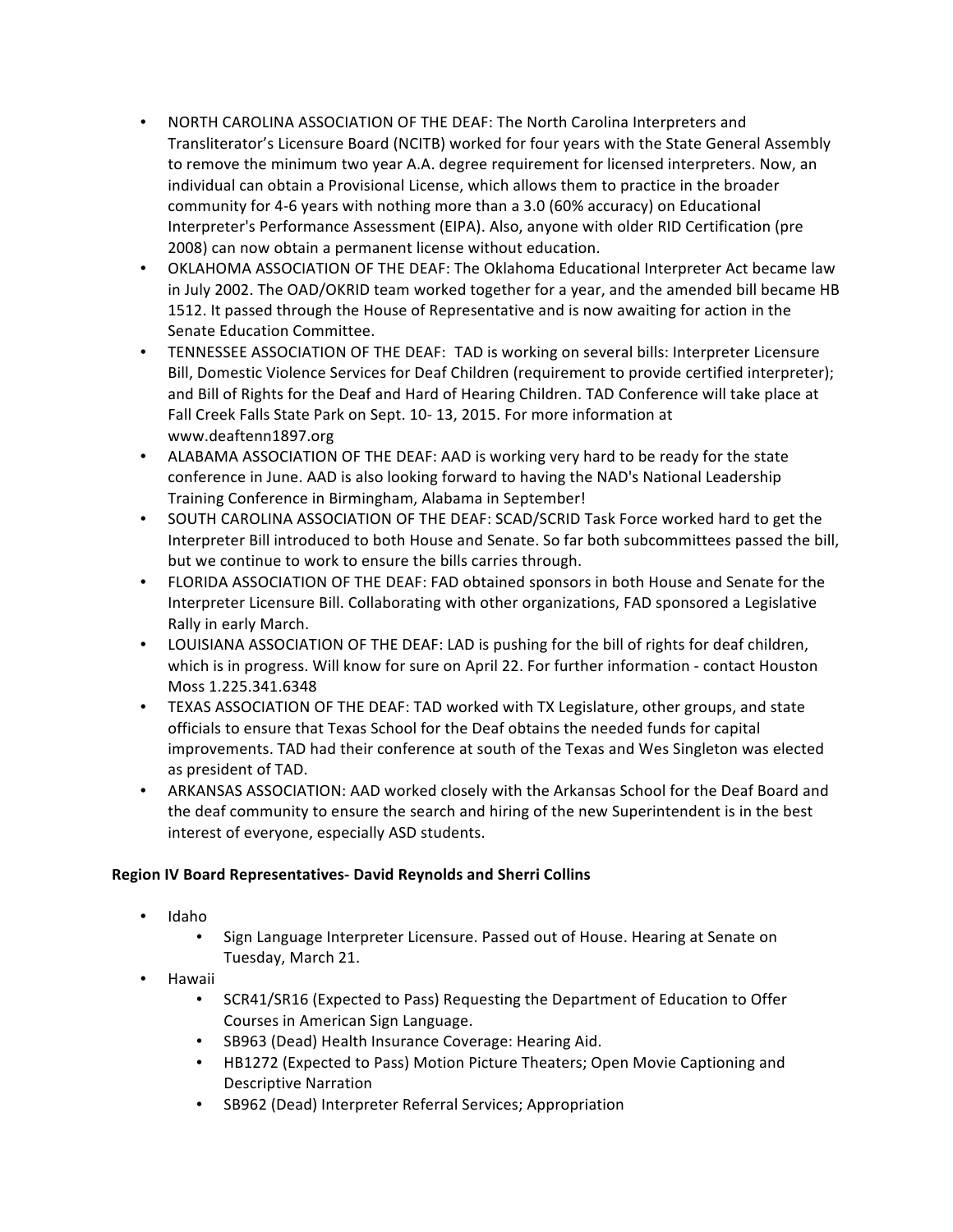- SR49/SCR95 (The Senator plan to kill the bill) Requesting the Department of Education to Review the Need for the Hawaii School for the Deaf and Blind.
- Oregon
	- Creation of Office of Deaf and Hard of Hearing (SB449) OAD received many letters of support and will present the letters at their next hearing on Thursday, March 26th. So far there's no opposition in the support of the bill from the legislators.
- Colorado
	- SB15-178 (Colorado Commission for the Deaf and Hard of Hearing sunset review) Recommendations to continue the commission for another 9 years and adding deafblind rep on the board and service for deaf-blind population. Amendment will be made to add relocation of the commission under the Governor's office. Deaf Education Reform -- ongoing project and more likely will find sponsors for next general assembly session in 2016.
- Nevada
	- SB13 Dept of Education Children's Bill of Rights. Children Bill of Rights was passed 2 years ago). SB13 added new language in the bill. Tawny Holmes is helping to review the bill and provide feedback. PUC lost a case in NV Supreme Court trying to block the State Agency (Aging and Disabilities Services Division) from allowing partial surcharge to be used for supporting Deaf Service Centers in Nevada. We will certainly see better services for the DHH folks in due time.
- California
	- CAD and the Deaf Agencies Coalition sent a joint letter to the Congress reps of the EHDI reauthorization expressing concerns about the current language of the bill. SB 210 LEAD-K Bill is now on the floor. It is a CAD sponsored bill. EHDI National Conference will take place in San Diego, California in 2016 and Deaf community is encouraged to have strong presence. CAD will be involved representing Deaf Californians.
- Will start monthly meeting with region IV every first Wednesday

Michelle Cunningham who works for CHS wants to thank you for all for coming to CHS.

President Wagner called for 15 minutes recess at 3:34pm. The meeting resumed at 3:54pm.

Howard Rosenblum introduced Executive Director Karen Aguilar who works at Chicago Hearing Society.

Karen explained what CHS all about. CHS serves from womb to tomb and Interpreter Referral Services, Hearing aid sales and services, hearing aid bank, free amplified telephone demonstrations, social services and advocacy, youth program, adult role models in education of the deaf, victim assistance program, domestic violence counseling, information and referral and community calendar on the internet.

### **CEO's report- Howard Rosenblum**

Electronic Report given detailing headquarters activities for the past quarter. Reported on recent updates.

### **Sections**

- **LGBT- Glenna Cooper, Chair (Steve Lovi, Board Liaison)**
	- Quarterly VP Meetings starting in 2015 for Section Member leaders.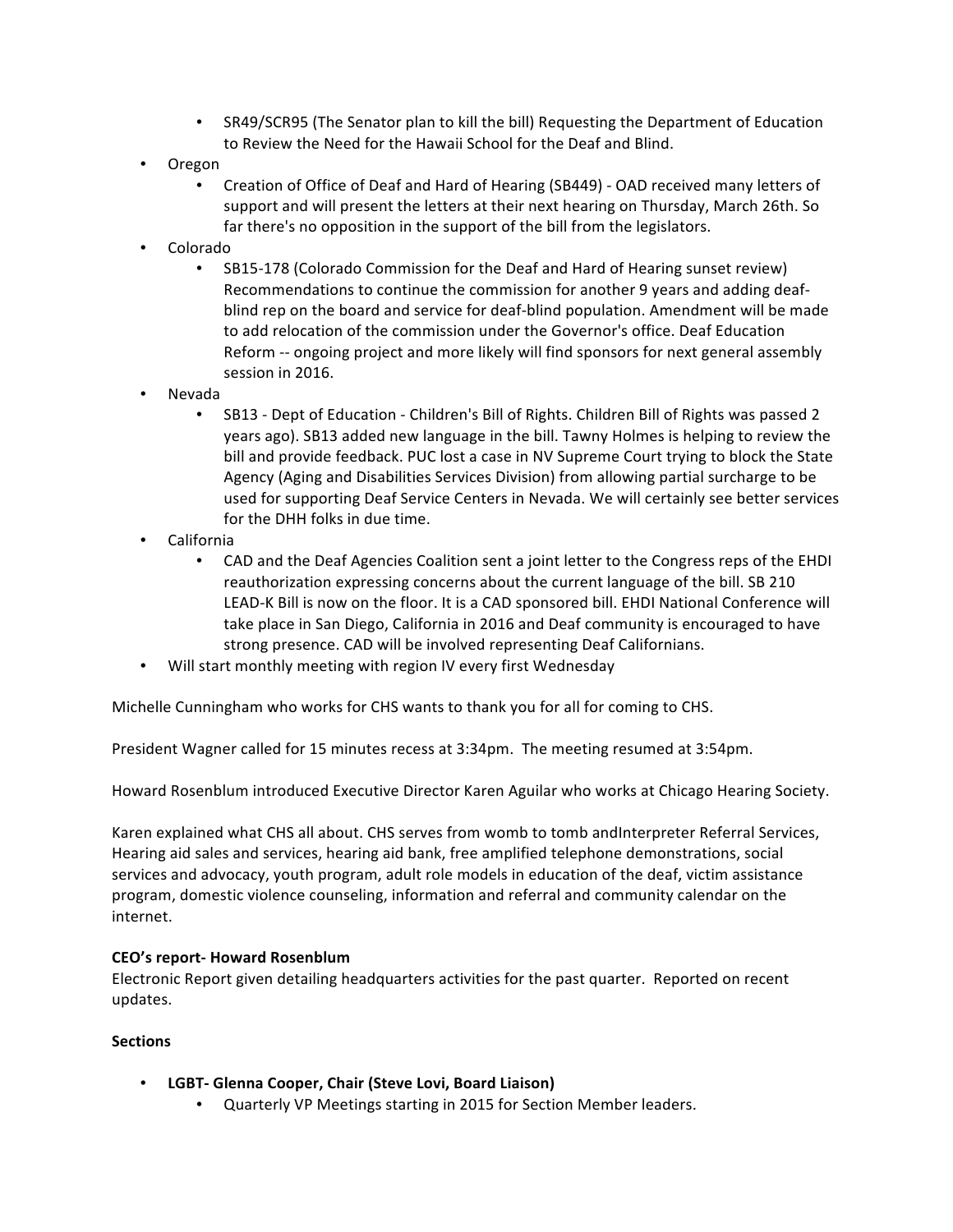- Updating in house LGBT Section guidelines.
- Post Section information on NAD Website.
- Recruiting new members to join NAD and Section
- Planning for a VP meeting in May 2015 with Glenna to put together a membership drive and possibly a flyer to go along with the membership drive.

### **Interpreter Section - Richard McCowin, Board Liaison**

• The report will be submitted during the September Board meeting.

### Deaf Culture & History Section - Kat Brockway, Chair (Jerry Nelson, Board Liaison)

- Since April 2014; the Section has made a several improvements in the areas of:
	- new mission
	- new goals regarding what DCHS can do.
	- new objectives
- The DCHS members have been actively recruiting new members and old members to return. The fund went from 700's to over 1,000's and is growing steadily.
- Recently, the DCHS has made an offer with a NAD pre-approved letter to recruit the US Deaf History Conference group to join as members hoping to grow double and work together to establish a workshop, training, and others in the future.
- For now, that is all except the welcome comment will be posted to the NAD website Section blog soon, hopefully!

### **Senior Citizen Section - Sue Pedersen, Chair (Jerry Nelson, Board Liaison)**

DSA will have their conference this summer.

Chris Wagner brought up different issues that have been happening in our community. We need to develop talking points for community issues on action items.

President Wagner called for recess at 5:43pm. The board meeting will resume tomorrow afternoon.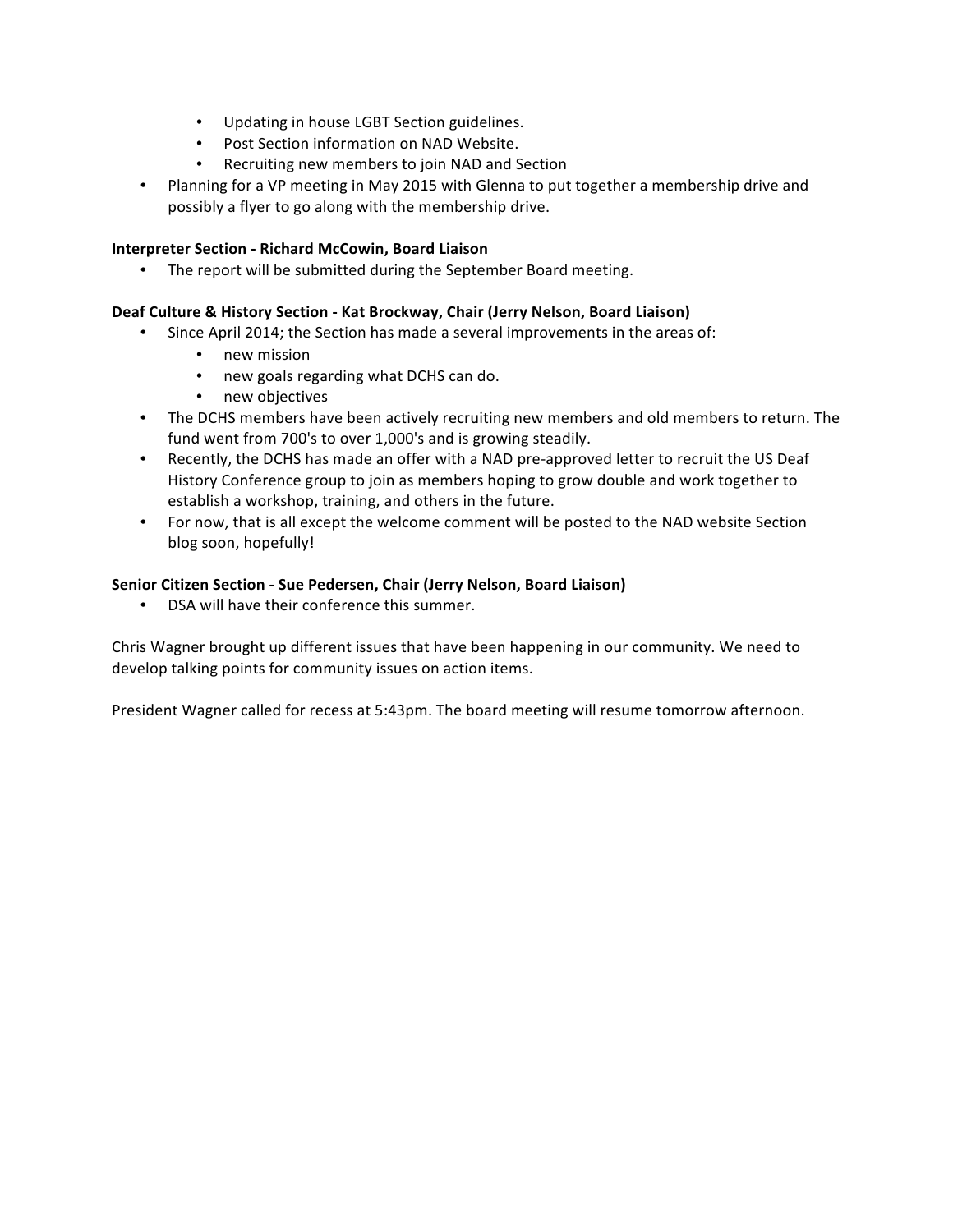#### **Friday April 17, 2015**

During the morning, the Board visited Kinzie School in the City of Chicago. The K-8 mainstream program was very impressive. Board members met the parents group and discussed their concerns with the challenges facing education of their mainstreamed children. After visiting Kinzie, the Board reconvened its meeting at Swoboda Deaf Center.

The board meeting resumed at 2:05pm at the Swoboda Deaf Center (SDC).

**Staff Present (not present yesterday):** Kim Bianco-Majeri, State Legislative Affairs Coordinator **Contractor** 

**Visitors Present:** Ed Glennon, Elouise McCloyn, Gustavo Diaz, Rosemary Edwards, Robert Uhren.

Ed Glennon explained about the history of the Swoboda Center. He explained the details and information about how SDC started in 1996 and its progress to now. He recognized one family that helped provide the finances that made SDC possible.

President Wagner reviewed the agenda for this afternoon.

President Wagner reviewed the priorities

**PARS-** We met the expectation of the deadline regarding this priority. Howard explained about the progress after our recent board meeting that the neutral platform had been dropped from FCC. FCC is now working on several ideas from VRS provides, and many other different categories that FCC needs to address. All seven VRS companies are concerned about rate cuts, skills rating, speed of answer and CDI. President Wagner asked that Andrew Phillips do a vlog report on this priority.

**FEMA-** No update report yet. President Wagner assigned Neil McDevitt to do a vlog report on this priority.

**Mental Health** - The committee has been working since January with Steve Hamderdinger as chair. Focus on the two aspects of the priority which is combined. President Wagner asked that a vlog report on this priority be done.

**Education Strategy Team -** Working on listing all existing deaf education programs in colleges and universities in the country to help strategize different approaches. Working on a potential deaf education conference during the NAD conference. President Wagner asked that Tawny Holmes provide a vlog report on the EST priority.

**Youth-** Youth Committee is focusing on the two priorities: outreach to mainstream schools and youth day. Allie went to PSAD's youth day to study how it is done, and is working with Martin Price to nationalize this program. President Wagner asked that Martin Price provide a vlog report on the Youth priorities.

#### **Appointed Board: Outreach- Alicia Lane-Outlaw**

• Update on branding and cover relate with social media.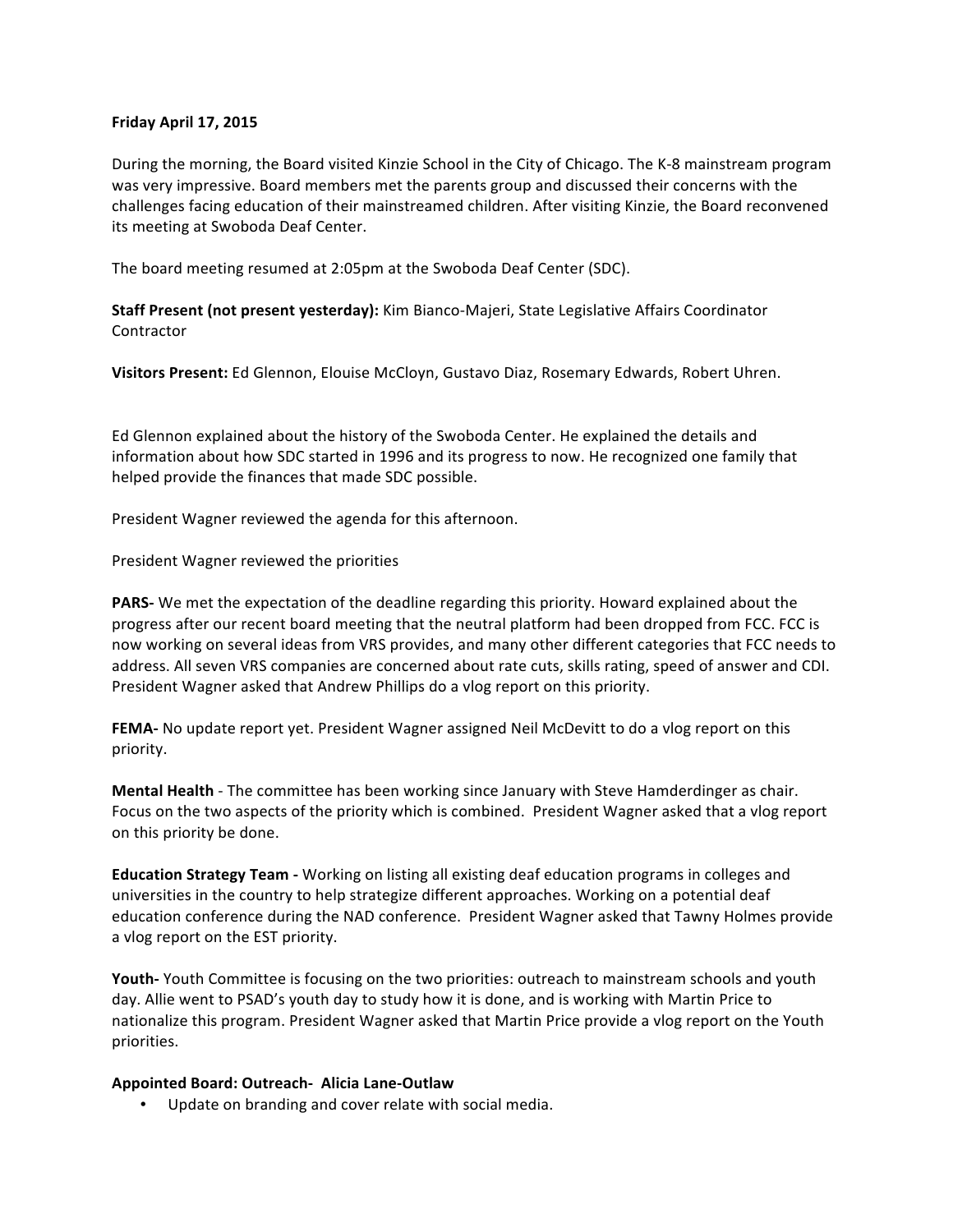- Representation on behalf of the NAD:
	- Annual meeting of Thompson Hall Deaf club in St. Paul, MN
	- Meet Your Legislator Day at State Capitol; advocated for improvements in parent choice for D/HH preK placements
- NAD Board Involvement Progress (Including Committees):
	- Ongoing communications with outreach committee
	- In process of recruiting from Region 4 to fill vacancy on outreach committee
	- See report from outreach chair for additional details.
	- Developed consistent branding for all region Facebook Page profile and cover images, to more clearly differentiate between regions and help community members identify their own regions and reps.
	- Assisted NAD in communicating with community members in regards to technical glitch with inquiry form on website
- Membership Recruitment Activities:
	- Shared various NAD news/activities on social media.
	- Encouraged community members to consider attending NLTC.

### **Outreach Subcommittee (fundraising) - Corey Axelrod, Chair (Alicia Lane-Outlaw, Board Liaison)**

- Appreciate being invited to come to the NAD board meeting and provide this report
- Have started working on developing bequest plans
- A subcommittee is working on a gifting policy
- Progress Update (include strategies and timelines):
	- The committee has deferred releasing the NAD Community Survey to the general public due to some logistical issues. The committee is currently coordinating with the staff liaison to build the online components, and several committee members will create the ASL versions of the survey questions/answers.
- The chair is looking to fill a vacancy with a community member from Region 4.
- President Wagner asked Corey Axelrod to make a vlog report.

# Diversity Strategy Team- Shilpa Hanumantha, Chair (reported today by Melissa Draganac-Hawk, Board Liaison and Richard McCowin, Board Liaison)

- Committee Goals (including Conference Priorities, if any):
- The committee now has shared access on Google Drive and is currently working together to define the five strategies, which was created by the previous DST committee/term (2012-2014).
- The five strategies are named as: Training, Collaboration, Policy, Research, and Youth. Not only is the committee focused on the definition but also figuring out the main goal, action plan(s), timeline plan and current pressuring trends for each strategy.
- The committee is not restricted to only five strategies and will welcome any feedback/modifications as the work progresses. With further inputs from all the 8-committee members, the committee hopes to create and focus on at least one project.
- Progress Update (include strategies and timelines):
- The past month was focused was on recruiting four potential candidates to form an 8-member committee who will meet for the first time online within the next week or two. From previous terms, the committee worked to retrieve old documents/reports and clarify background information/history about DST itself. All the meeting minutes from the past 6 months are uploaded on Google Drive.
- President Wagner asked that Shilpa Hanumantha make a vlog report on this.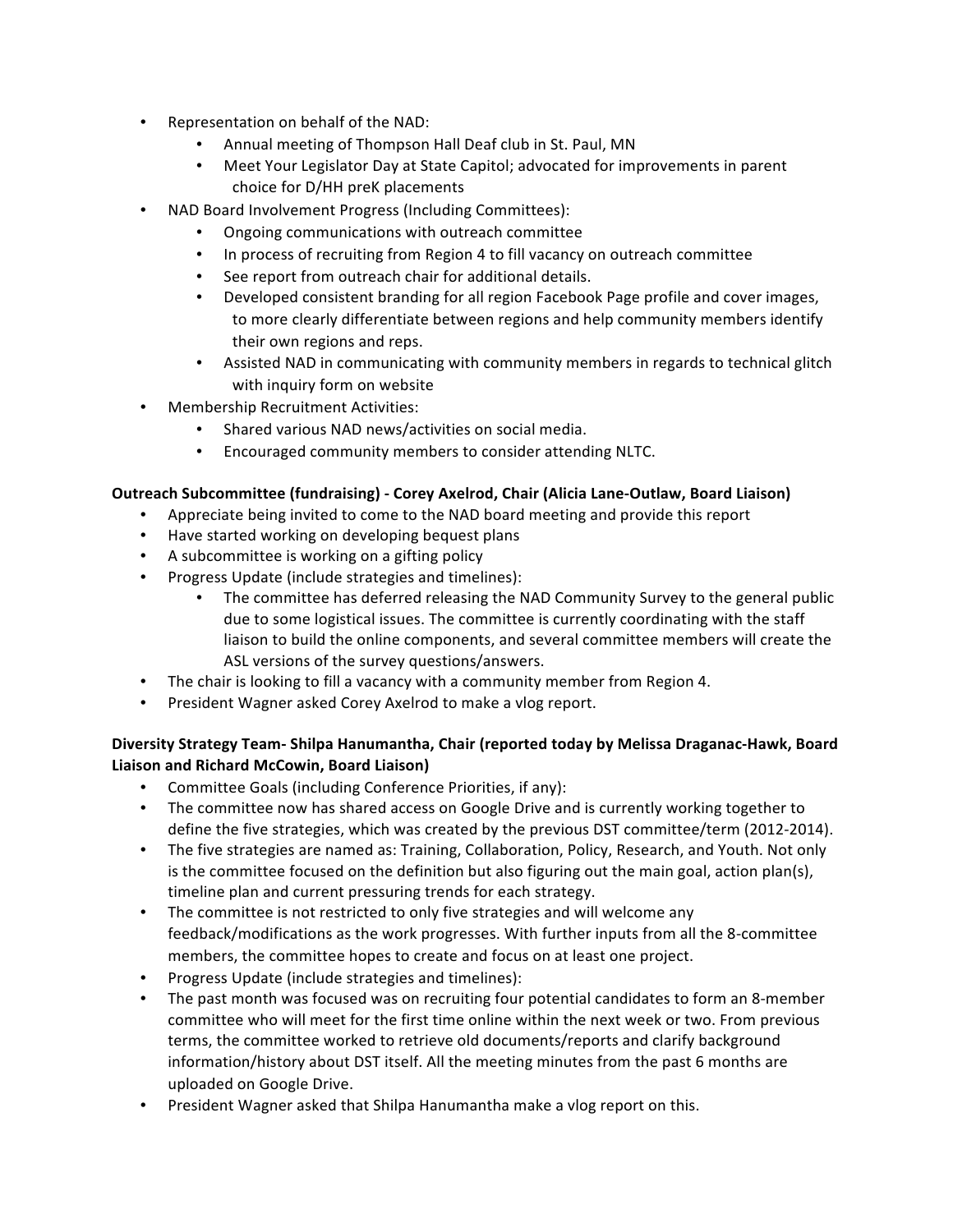### **Governance- Steve Lovi, Chair (Jenny Buechner, Board Liaison)**

- SAAC toolkit will be updated during month of June.
	- Develop a succession plan
	- Board retention plan
- BPM: Have some feedback
	- Board absences
	- House rules committee
	- We need to develop the new rule for COR that will cover tomorrow April 18, 2015.
- House Rules Committee member recommendations will be shared in Chicago
- SAAC Manual quarterly updates have been made and will be shared in Chicago
- Board Policy Manual updates have been made and will be shared in Chicago

President Wagner called for recess at 4:00pm and back at 4:10pm for Kim Bianco-Majeri's update on Legislative Affairs. The board meeting resumed at 4:17pm.

President Wagner explained about how Legislative Affairs began in 2012.

#### **Legislative Affairs- Kim Bianco-Majeri**

- Provided updates on states where she provided legislative training as well as upcoming trainings in other states. Provided updates on house bills from different states. There are many bills focusing on interpreter issues.
- President Wagner is working on theme ideas for providing presentations during state association conferences. He wants to have Legislative Affairs to have some input in the presentations.
- President Wagner asked Kim Bianco-Majeri to make a vlog report.

President Wagner reviewed the agenda for tomorrow.

President called for recess at 5:07pm and will resume the meeting tomorrow.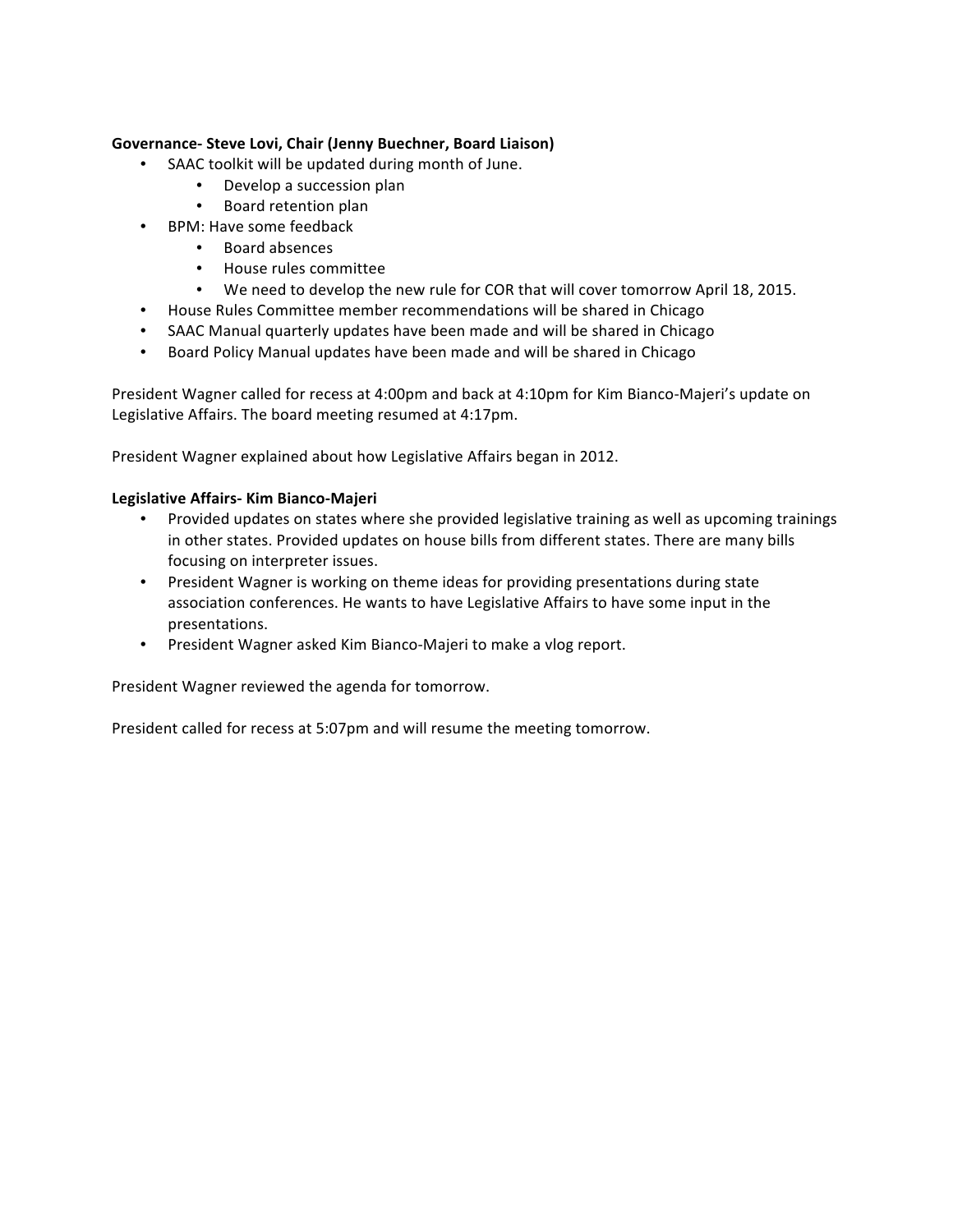### April 18, 2015, at Swoboda Center

#### **Staff Present:** Andy Foster, Web Support contractor

Visitors Present: Tim Carroll, Demir Bekiri, Martin Klein, Hajo Dzanovic, Anna Hichalik, Angela Cortez, Farah Ghafour, Imad Al Dulaimi, Jaime E Rosas, Gurfal Runna, Miguel Duarte, Shabana Khan, Joel Armas, Berenice Lara, Estela Lara, Darrell Washington, Suzanne Salerno, Jason Salerno, Rhychell Barnes, Lisa Roth, Jake Hickey, Juan Bernal, Gary Etkie, Lori Krakora, Ed Glennon

The board meeting resumed at 8:40am.

Melissa Draganac-Hawk called for executive session at 8:45am. Sherri Collins seconded.

Executive session ended at 9:34am

#### **Jerry Nelson moved to accept evaluations, David Reynolds seconded. Board approved.**

President reviewed agenda for today.

Howard Rosenblum explained about the upcoming National Leadership Training Conference at Birmingham Alabama. More details will be shared during monthly VP meeting and emails.

Howard Rosenblum also reported on the NAD Biennial Conference in Phoenix Arizona. The Arizona Association of the Deaf has been very helpful and already identified several people who will help with the conference as follows:

- **AZAD Liaison - Lisa Furr, President**
- **Volunteers:** 
	- Auction Coordinator: Astrid Goodstein
	- Kids Day Care Coordinator: Missy Keast Victorson
	- Workshop Coordinator: Beca Bailey
- We are looking into a few possible sites for July  $4^{th}$  gathering –
- There may be tours immediately following the conference on Sunday, July 10th
- We are exploring having Native American and Mexican representatives during the opening ceremony. We are contacting deaf members of those culture groups.

**Spring Webinar discussion**- President Wagner wants to set up the webinar where people can ask questions about what is NAD? We need to set up the series regarding what questions will be asked during the webinar. Board needs to make sure to reach out to members. We need to set up a committee to focus on different topics such as NAD 101 and how to communicate. President Wagner wants to have the beginning action item recommendations by May 1, 2015. The committee for this Spring Webinar is Michelle Cline, Jenny Buechner, Jerry Nelson, David Reynolds, Alicia Lane-Outlaw and Lizzie Sorkin.

President calls for a break to set up the Focus Group (NAD-RID Certification Committee) lead by Glenn Anderson through videophone. Glenn asked nine questions related with NIC certification of how to improve the certification process. Board members responded to Dr. Anderson's questions.

President Wagner called for a 1 hour lunch break recess at 11:37am.